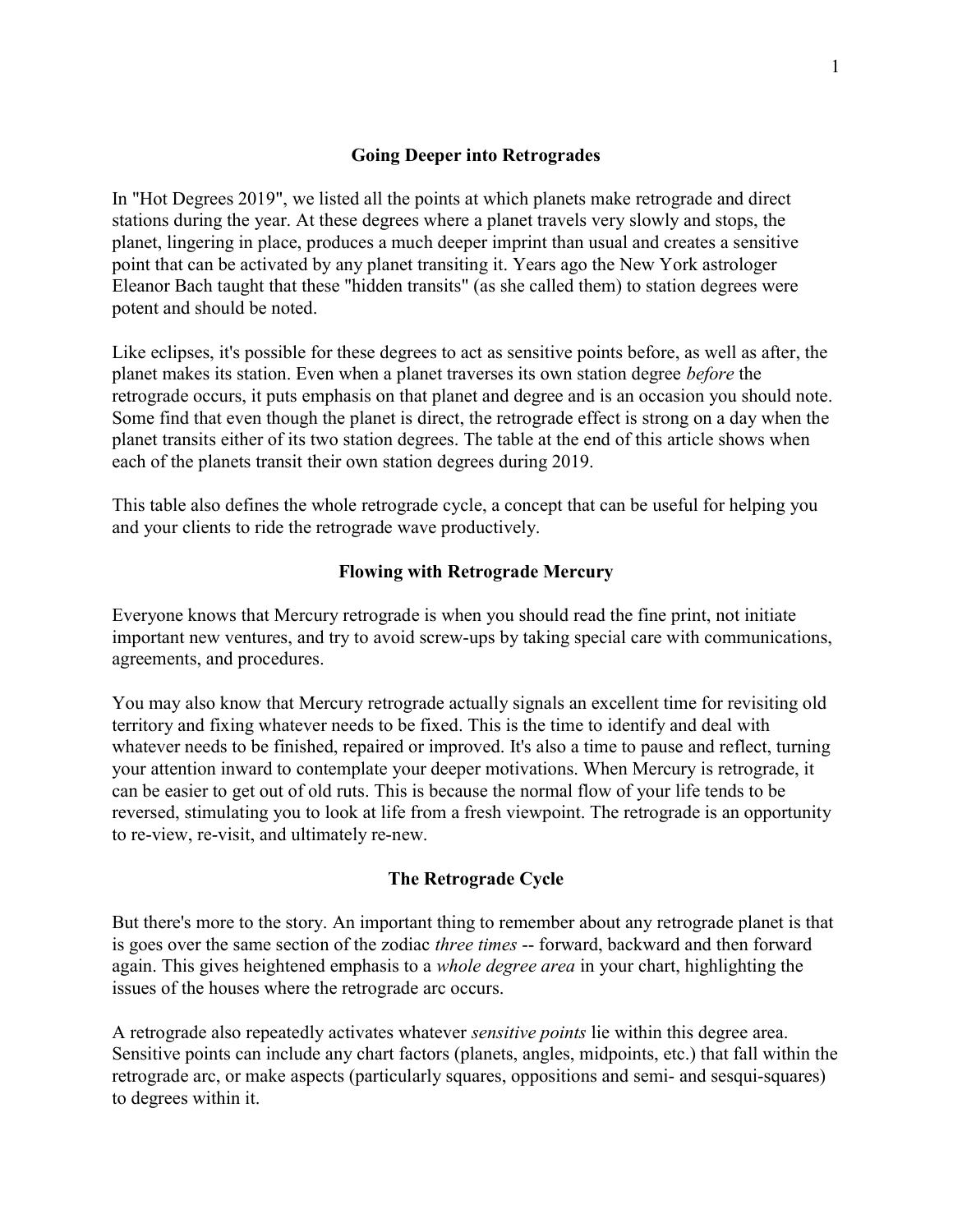First, a planet *about to go retrograde* highlights these sensitive points in the order in which you usually experience them day after day, year after year through repeated transits from the Sun, Moon and chart angles. Then, when the planet goes *retrograde*, it highlights these points in reverse order. After planet goes direct, the usual order resumes.

Noting the zodiacal order of the planets in a chart can be informative. For example, if you have Saturn placed where it is usually transited just before Jupiter is transited, you will tend to feel that hard work eventually brings its rewards. If Jupiter is placed so it is usually transited just before Saturn, you may feel that whenever you grow especially expansive and happy, hard realities soon bring you down to earth. At times when a planet transits in reverse over your Jupiter and Saturn, you will clearly not experience these planets in the same way. In his book Planets in Containment John Sandbach shows how useful the zodiacal order of the planets can be in chart interpretation.

# The Three Phases of a Retrograde

To understand what a retrograde is doing in the chart, you must look at not just the period when a planet is traveling backwards, but also at the periods before and after the retrograde when the planet is traversing the same degree area. These periods, which are often called the retrograde shadow, are part of a whole retrograde cycle.

The retrograde cycle has three main phases:

- The *pre-shadow period*, which starts when the planet, traveling forward in the zodiac, transits the degree where it will later make its direct station. This period lasts until the planet turns retrograde.
- The *retrograde period*, from when the planet makes its retrograde station to when it makes its direct station. Throughout this period the planet is traveling backward through the zodiac.
- The *post-shadow period*, when the planet, having resumed direct motion, moves from the degree of its direct station forward to the point where it originally went retrograde.

Being conscious of these three phases gives you a strategy for using the retrograde productively.

- The pre-shadow period is when you really should start paying special attention to details, because what you do now can result in problems that you experience later during the retrograde. Strive for clarity in all your communications.
- The retrograde period is when the results of problems set up during the pre-shadow can surface. Also, any decisions that you made during the pre-shadow are now up for review. During the retrograde period you will usually, but not always, change those decisions. Ideally, this is a time for pausing to review and reflect upon what you've been doing, so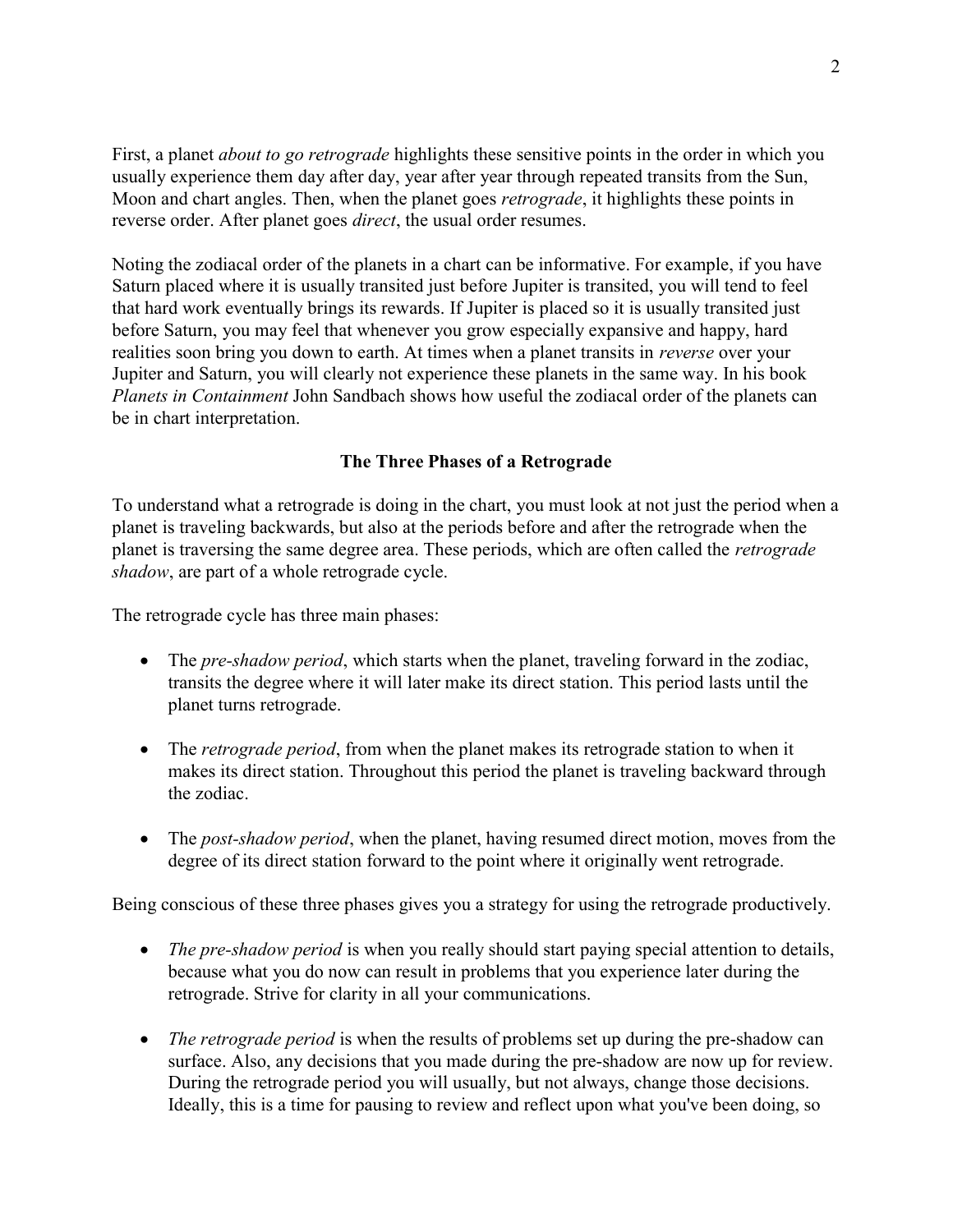that you can view it in a new light. It's time to clean up old business, creating a clean slate for initiating new ventures when the retrograde cycle is over. In order to keep from perpetuating existing problems or creating new ones, continue to take special care with details.

• The post-shadow period is when you feel life resuming its normal rhythm. With Mercury going over its retrograde arc one last time, you get a chance to re-visit and resolve any problems that arose and integrate the lessons learned. If you do not make a decision during this phase, then the decision that you made during the pre-shadow and/or retrograde phase is likely to stand.

For more specific guidance on the kinds of issues that will come up during the retrograde cycle, look to the signs and natal houses covered by the retrograde arc and the natal planets and sensitive points that lie within it. If Mercury, Gemini or Virgo are strong in your chart, you may be affected by Mercury retrograde more than most people.

## The Table of Retrograde Shadow Dates

The table at the end of this article shows when these phases occur during 2019, not just for Mercury but for all the planets. There isn't as much lore about the behavior of Venus, Mars and the other planets when retrograde, but you can expect that the affairs of these planets would be affected in phases analogous to the way Mercury is affected.

While Jupiter and the planets beyond it go retrograde for some months every year, Venus and Mars each go retrograde only about every two years. Occasionally both will retrograde in a given calendar year, as they did in 2014, or neither will retrograde, as it will be in 2019. But usually they go retrograde in alternate years. Because the retrogrades of Venus and Mars are rarer than those of the other planets, mundane astrologers are apt to take extra note of them in the year when their retrogrades occur.

The outer planets move so slowly that their shadow periods overlap from year to year. Still, it can be informative to consider the pre- and post-shadows that are attached to the current year's outer-planet retrogrades.

-- adapted from an article by Pat White

Thanks to Solar Fire user David G. Walters, who brought up this matter and contributed information to this article.